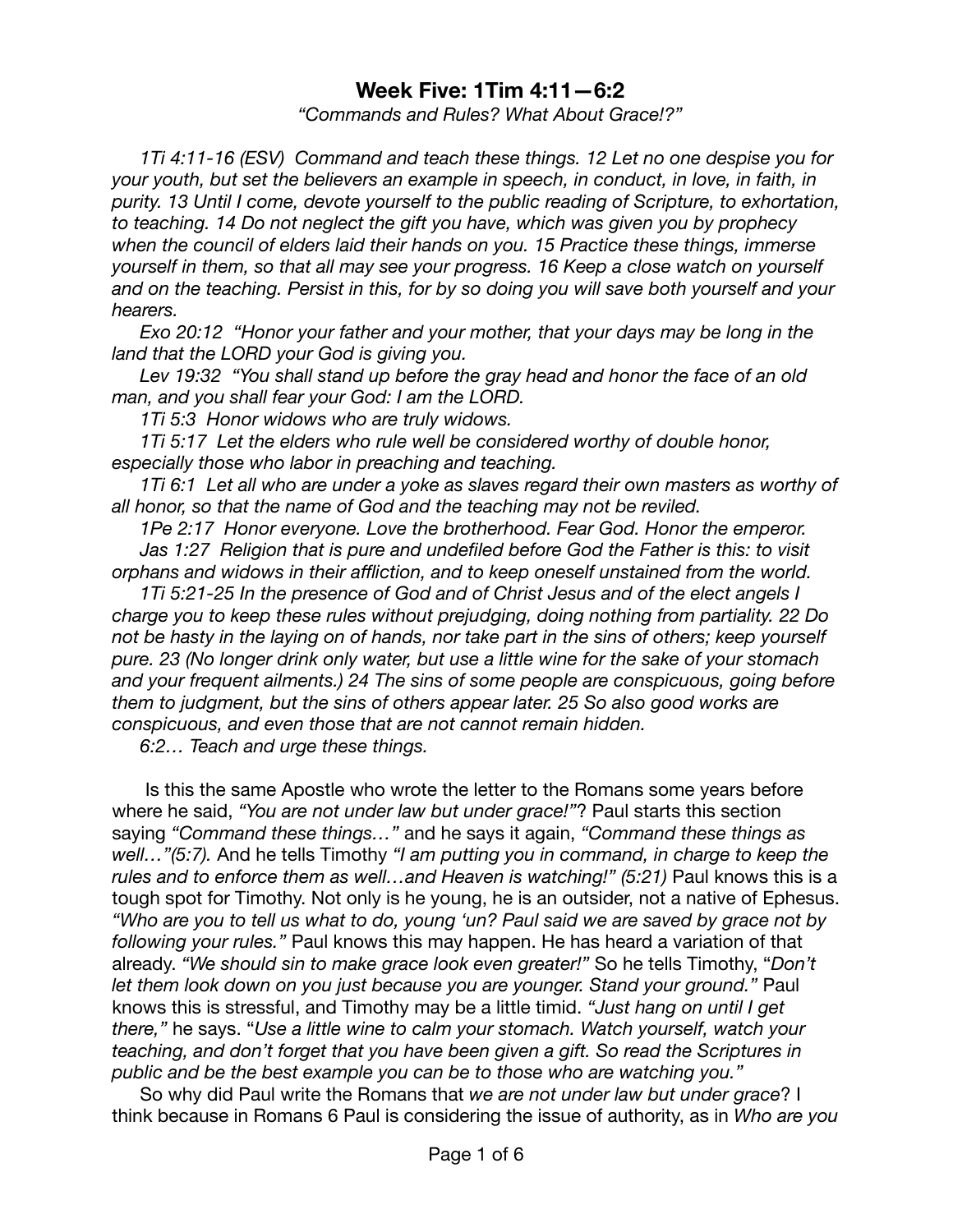*going to serve*? Yourself or Christ? And if we are serving Christ then we are not under the Mosaic system any longer. We are under the new King. I think John said it best in his prologue to his Gospel, which Paul couldn't quote this because John didn't write it for until 30 years later. Here is what he said: *For the law was given through Moses; grace and truth came through Jesus Christ. (Jn 1:17)* See? Moses was the head guy when the Law was in force, but now it's Jesus. He is greater than Moses and his rule is one of Grace. It is grace through Christ that informs us, teaches us and tells us how to behave in a way that best honors the family name of His Father. And there is the point of it all—*Honor*. That is Paul's real topic. How do we best *honor* the one who is our Lord? How do we please Him and not ourselves?

Paul uses the word honor several times. Honor widows, honor elders, honor masters. What does it mean? *HONOR.* It has to be important. It made God's Top Ten list— the Ten Commandments. It is the first word in number Four: *"HONOR your father and mother…"* Honor means ascribing value to something or someone, to hold in high esteem. It is how we value what we truly worship. It is a huge "tell". It tells others around us what we think is most worthy of our time and effort. As Americans, we no longer see family honor as a high value. It is the individual we value. Family name no longer matters as much. We do not seek the "blessing" of our parents as we go forth to pursue our dreams. Our success is our own and not a reflection of our heritage.

But Paul doesn't see it that way. We are Christians. That is a reflection of the family name. We have been placed in that family at a very high cost. And we did not earn a place in God's family, and we did not keep any commandments to get in. We honor and obey them *BECAUSE* we are in. That is true of Israel. God redeemed them and rescued them from Egypt and then He gave them the Law. They did not keep the Law so they could *BE* rescued, they keep the Law because they *ARE* rescued. Then God said *:"Now GO and represent me to the nations."* In other words, be my priests. Except they didn't. They failed. They got it all turned around. How are we doing? Do we value things the world values. Do we honor people the world honors? How valuable are widows and orphans to banks and corporate America? But how valuable are they to our Father? Psalm 68:5 says, *"Father of the fatherless and protector of widows is God in his holy habitation."* And *"He upholds the widow and the fatherless, but the way of the wicked He brings to ruin." (Ps 146:9)* Paul sees the value of widows, of slaves and of the poor. One day the rich and the powerful of the world will see it, but it will be too late for them. And they will see the very people they oppressed upheld and honored by the God of the Universe. *"Blessed are you who are poor, for yours is the kingdom of God." (Lu 6:20)* The Lord Jesus will bring justice to those He values and loves.

*Do not rebuke an older man but encourage him as you would a father, younger men as brothers, older women as mothers, younger women as sisters, in all purity. (5:1-2)* I pondered this command and I thought *"How can Timothy change anything if he can't rebuke anybody?"* But if we look at it more carefully we can see he is not telling Timothy what to say, or what not to say, but how to say it. And it's not just about older men, but everyone. Treat everyone like they are family. That is what the church is! Fathers, mothers, brothers and sisters. *Do not rebuke* means do not rebuke them as if they are strangers but as the members of your family who the Lord values—highly values. Rebuke in a way we saw Jesus do it with his disciples. Remember when Jesus told Peter *"Get behind me Satan!"?* Too harsh? Maybe. But in light of what Peter wanted, to prevent Jesus from going go to the cross, was the same thing Satan said to Jesus when he tempted Him. *"Bow before me and I will give you all the Kingdoms*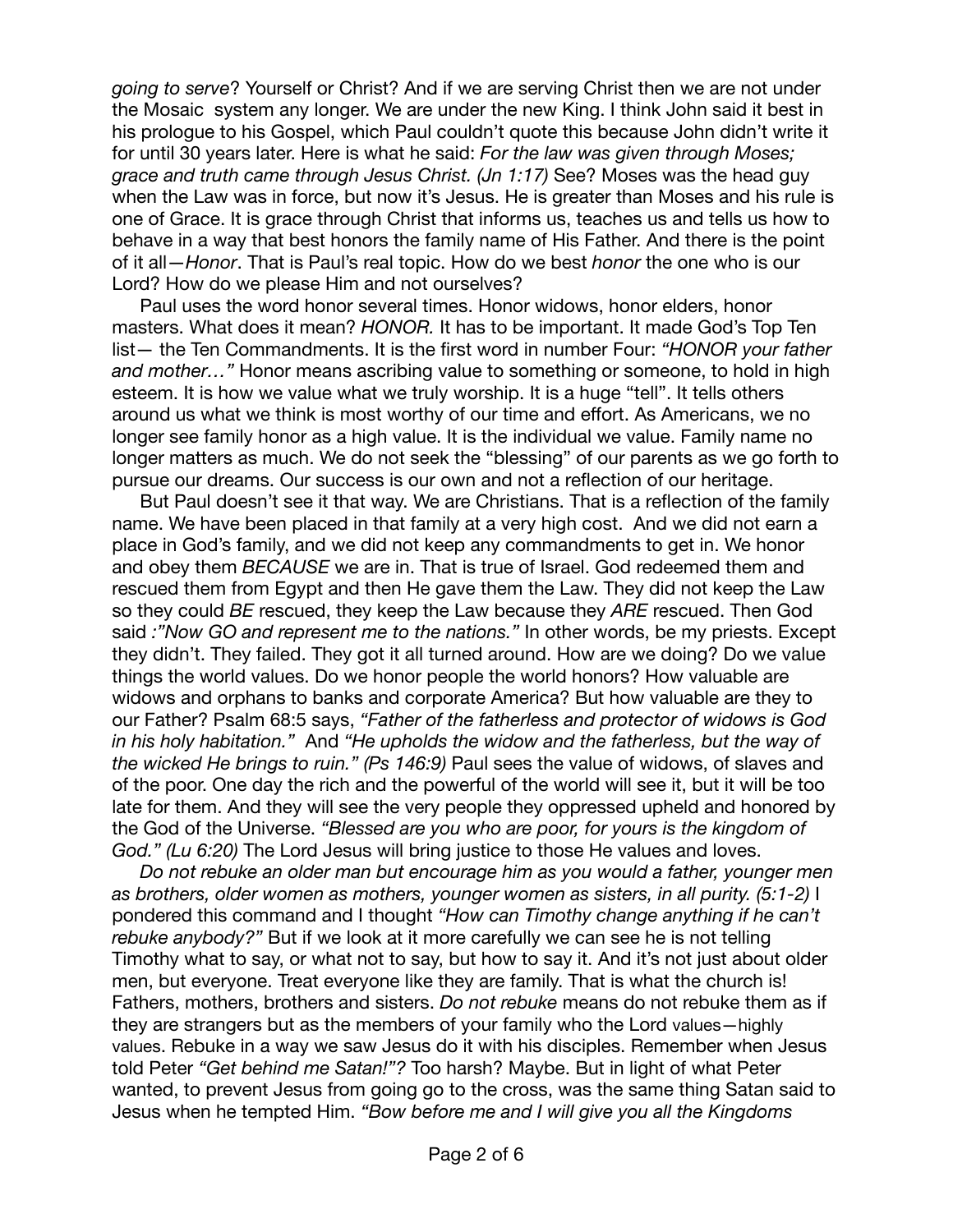*NOW." (Lu 4:6-7)* No need for that crucifixion business! Jesus had to correct that thinking before it spread to the other disciples. This is what Timothy has to do in Ephesus. He has to stay on target. *"The aim of our charge is love…" (1:5)* God corrects us because He loves us. Just as Jesus loves Peter.

The Roman Empire was a world without any formalized state-organized social welfare, much like America and Britain were before World War II. Widows on their own faced total destitution and often died of starvation and exposure because there was no one to care for them. Then the Church was born. The Jerusalem Church picked up the task of caring for those with no means of supporting themselves, particularly widows. Sometimes when a widow became a Christian, their own family would cut them off. The church became her family and the leaders had to figure out a way to care for her. The Apostles appointed the first deacons to care for the widows in the church, as Luke tells us in the book of Acts. I think Luke wrote this because helping someone who's destitute may seem trivial compared to The Apostles Teaching! And most in the early church really thought Jesus was returning any day, so why bother with the physical stuff. Paul, like the early Jerusalem Church, sees the balance. He as concerned about our behavior as he is about doctrine. Paul's concern for widows is directly tied to his theology and to his proclamation about Jesus. The world must see a family that reflects that message.

It is not very hard to imagine how problems in dealing with so many needs might creep in. We really do need Policies and Procedures. Any organization does, even families. Policies are the commandments. Procedures are the methods. What is the best way to carry out our commandments, our mission? Paul has placed Timothy in authority over the leaders of the Ephesian Church. He is really functioning as a modern day bishop, though that concept didn't come into the church until the next century. He has to use his power with gentleness and wisdom. Paul has already told him he has to tell some men that their teaching is all wrong, and many of them are older, richer and more powerful than he is. He has to correct their behavior and attitudes. This is very, very difficult. You can just hear *"Oh YEAH? Who are YOU?"* Anybody who would find this easy or enjoyable would probably be more dangerous than the men they were correcting!

So Paul is telling Timothy as he approaches older men to think how it would be to correct his own father. How do you tell him gently but clearly that something has to change? For younger men, how can you speak to them like your own brothers? I realize in some families there could be horrible memories of mistreatment, even brutality. Not everyone comes from a family where there was love between brothers. But Paul knows Timothy well enough to know that's not the case. And that is important. Know the person we are making a leader, an elder. Paul makes that point. *Do not be hasty in the laying on of hands, nor take part in the sins of others…(5:22)*  People come to the church with baggage. They need to work that out before they are ready to lead. When it comes to women, Paul wants Timothy to think about his mother and his sister. Treat them with respect and deference, but make sure they know the Policies. And be cautious. The little phrase *"with all purity"* is an obvious warning about the power and the danger of sexual attraction. Think Romeo and Juliet. We all understand how attractive a young woman can be to a young man. Timothy has to be very careful. He has to guard his mind. That is where purity starts. Purity does not begin in the body. That is where the hormones are (and that is the way God created us). Our hormones will drag us down if not corrected by the way we think, by our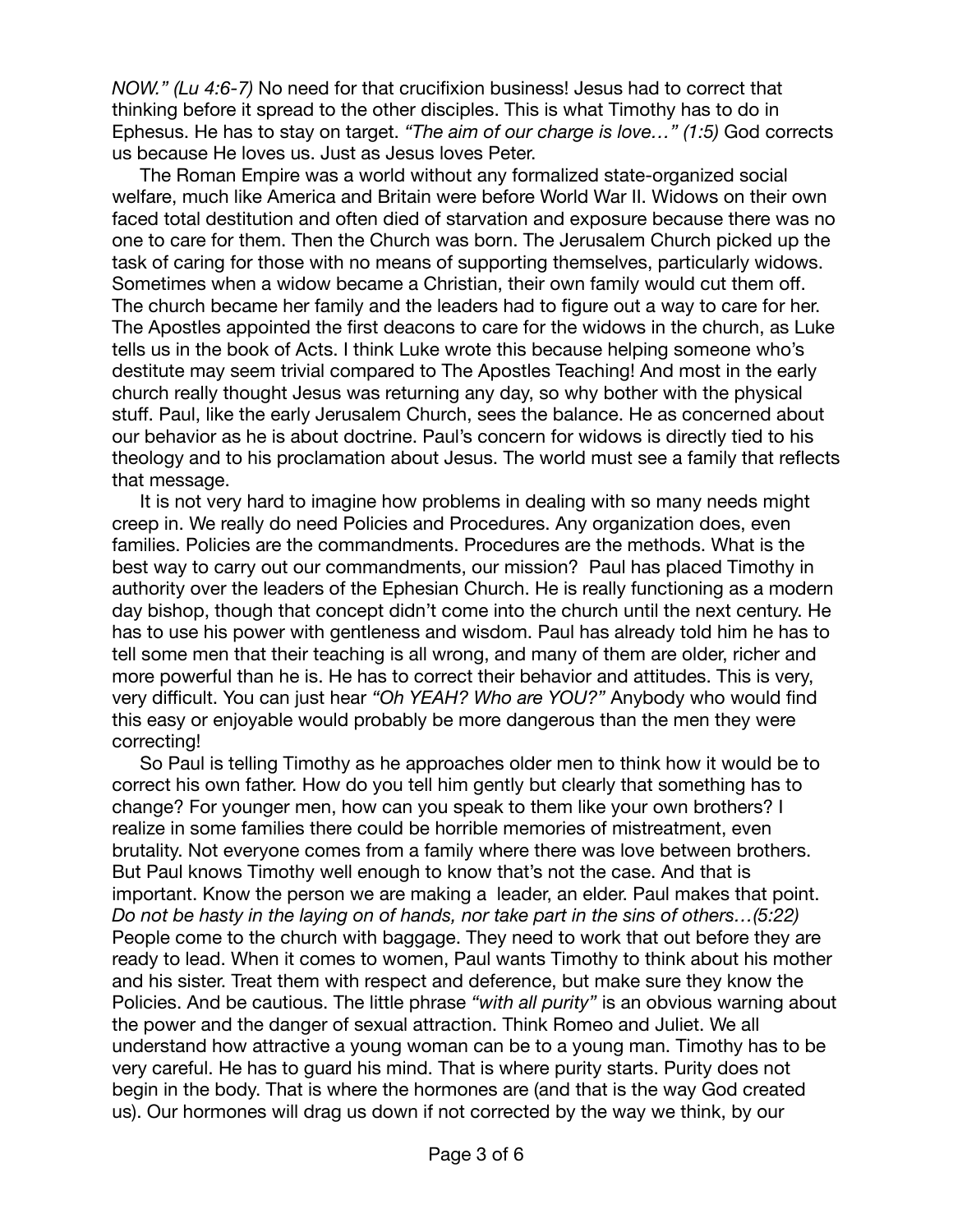commitment to our goal. *The aim of our charge is love that issues from a pure heart and a good conscience and a sincere faith. (1:5)* Real love is staying loyal to that aim.

Now comes the instructions on how to care for the widows, who are truly widows. It takes money. And because the love of money is always a danger, as Paul will say later, there will always be people who will try to "game the system. The local church never has an unlimited supply of money. That is a good thing. God wants us to learn to be good stewards of money, to use it wisely, and only support those who are truly in need. So the commandment is clear: Honor our parents and support widows in need. That is our Policy. How do we carry that out and implement it fairly? Here are Paul's Procedures in a more modern format:

1 Widows who are alone with no family living—

Full Support based on the following:

- a. she was married to one man and faithful in her marriage
- b. her children, when they were living, had a good reputation
- c. she is known for hospitality to the needy and the poor
- d. she is known for her service to other Christians
- e. she is known for being helpful to all
- f. she must be over 60 years of age
- g. she is morally above reproach
- 2 Widows who have living children or grandchildren—No Support
- 3 Widows who are under 60—No Support
	- a. marriage is recommended
	- b. find employment if marriage is not desired
	- c. remain celibate and morally above reproach
	- d. eligible for full support after age 60 if all criteria are met.

I do not think we could strictly apply these Procedures to 21st century America. The Policy does apply, because that is the commandment: *Honor the widows.* The Procedures would not apply in every century and to every culture. Paul wants Timothy to learn to think and act wisely. For Americans in 2022 age 60, though right for the first century, might seen too young. Our retirement age is 65-70 and many work well beyond that. And widows with children or grandchildren may need some extra support today since many families no longer live in close proximity, and may be alienated completely. What is the wiser course?

One thing Paul is clear about; if a child or grandchild has the means to support an elderly relative and does not do it, *then …he (or she) has denied the faith and is worse than an unbeliever. (5:8)* Worse? How can one be *worse* than the person who is still lost in the darkness? It is worse because this shows a lack of loyalty, not only to our own family member, but to Jesus, the one who gave His all for us. The denial of faith is disloyalty to Him and a denial of our duty to *"Honor your father and your mother, that your days may be long in the land that the LORD your God is giving you." (Ex 20:12)*  True joy and fullness of life come to those who are obedient—not to Moses but to Jesus, the greater Moses.

What about older men? Men who are perhaps widowers and beyond working age? Men who are above reproach qualify to be the elders, as we saw in chapter 3. Paul says if they are teachers as well as leaders they deserve "*DOUBLE* honor" which means double pay. Paul backs this up with two quotes, one from Moses and one from Jesus—Law and Grace. One is about *oxen not being muzzled while it treads out the grain (Dt 17:6)* and *The worker deserves his wages. (Lu 10:7)* When Paul talks about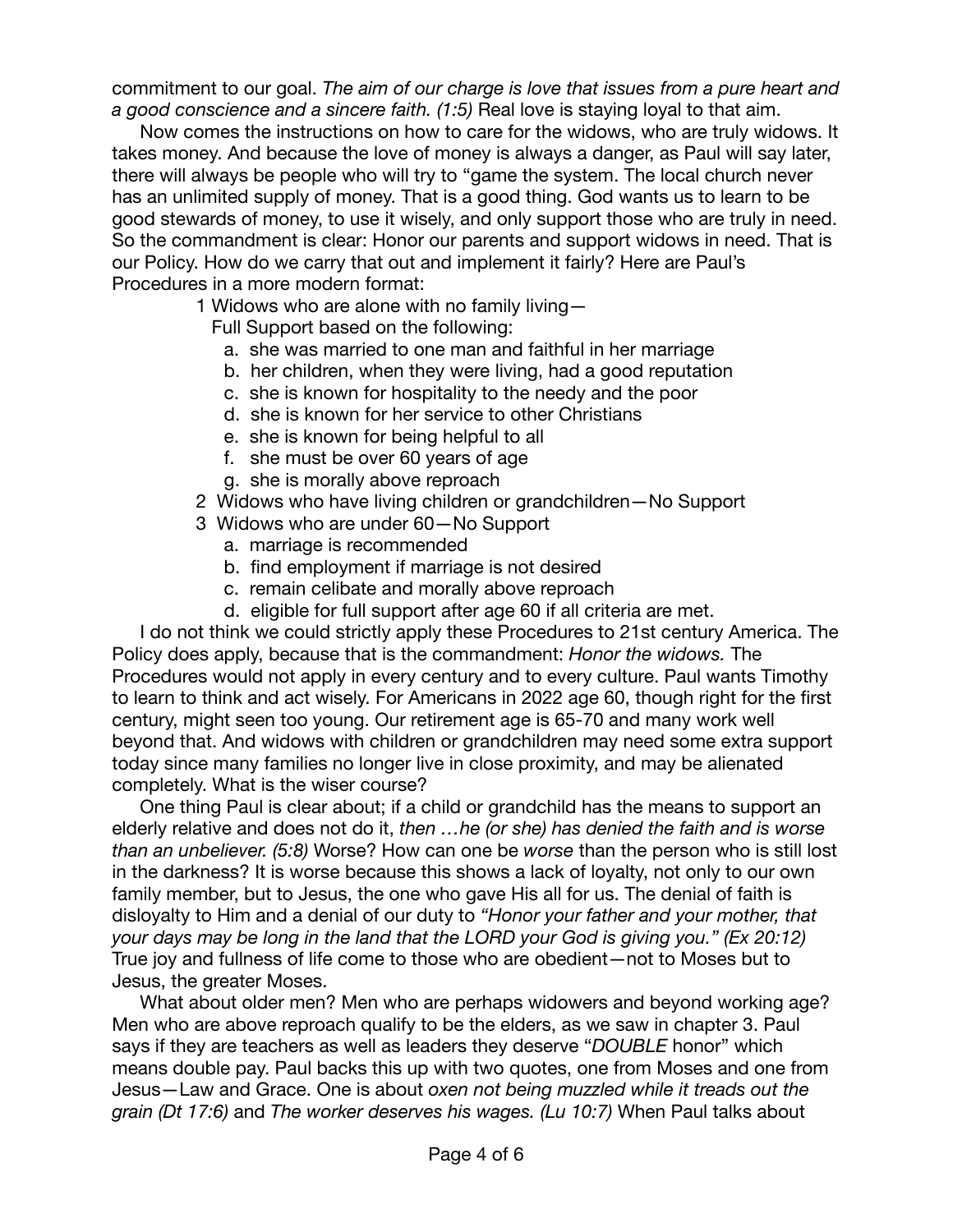money he knows the danger. Money is a god, an idol for many. It is empowered by greed and greed begets envy, envy begets resentment and angry people do mean things. Like lying about the leaders. Greedy men, whether rich or poor, bring accusations fueled by jealousy. *"Why should he get double pay for reading books and teaching a few classes when I can barely get by?"*

Paul also knows accusations can be valid. And there is a commandment for that! Paul applies it to the church. Accusations will only be accepted *if two or three witnesses agree. (Dt 19:15, Mat 18:16)* Notice Paul's sources again are Moses and Jesus. But what about collusion? What if all of the witnesses are friends? And they are all lying? It doesn't end there. It takes three witnesses to bring the charge. After that comes the hearing before the entire assembly. All the evidence must be heard and weighed. The elder may be guilty. This is painful! It is much better for the church to disqualify a candidate than to disgrace a leader. This is why Paul warns Timothy to be careful about who he ordains in the first place. This is not only to protect his reputation, but to protect the public reputation of the church. If the elder is guilty of the accusation, then Pauls says *rebuke him publicly so that the rest may stand in fear. (5:20)* Hopefully that means fear of the Lord, because *The fear of the LORD is the beginning of wisdom (Prov 9:10)* We desperately need this kind of wisdom, grounded in respectful honor for our Lord, until Jesus comes *to deliver us from the present evil age (Gal 1:5)*

Paul's final command is to Timothy personally, but before we get to that, Paul gives one final instruction to the slaves in the church. He tells the slaves to serve their masters like brothers. The Body of Christ is a family. We must treat each other as family, no matter what our status or station. Love them as fellow Christians. Paul doesn't say it here, but this would apply to the masters as well. Treat the slaves as brothers and love them as brothers. When Paul wrote the letter to the Ephesians he was more direct: *Masters…stop your threatening, knowing that he who is both their Master and your Master is in heaven, and that there is no partiality with him. (Eph 6:9)* In the church, masters and slaves are equal before God, equal servants of the King. These are probably the same masters Paul wrote to before. Now several years later, there may be the danger of a slave revolt in the church. Paul knows this is not the time for that. His final line is *Teach and urge these things.* Do not forget: *"The aim of our charge (our teaching) is love…"* Masters and slaves—love each other. People are not property.

Let's go back to Paul's final words to Timothy. This is very personal and very serious. Look carefully at what Paul is doing. He is calling *"three witnesses; God, Jesus and the holy angels" (5:21)* to stand with him as he gives Timothy his final commands on how to lead this church. There are real temptations confronting even the most godly men. The temptations are not sin. Giving in to them is. The consequences can be often swift, but sometimes slow. But, in the end, nothing will be hidden and the witnesses never sleep. Timothy is young, maybe timid, and may have some physical ailments. These are weaknesses to be sure, but Paul knows human weakness does not hinder the power of the Gospel. Jesus told Paul *"My power is perfected by weakness!"* to which Paul answered, *"Therefore I will boast all the more gladly of my weaknesses, so that the power of Christ may rest upon me." (2Cor 2:9)* My weakness gives the Glory where it is due—with God Himself. He warns Timothy: Do not show favoritism (a veiled warning about taking bribes). Do not choose a leader who is not thoroughly vetted, because sometimes sin is hidden. Keep your heart pure. Duane Litfin in his comments on 1 Timothy says this: